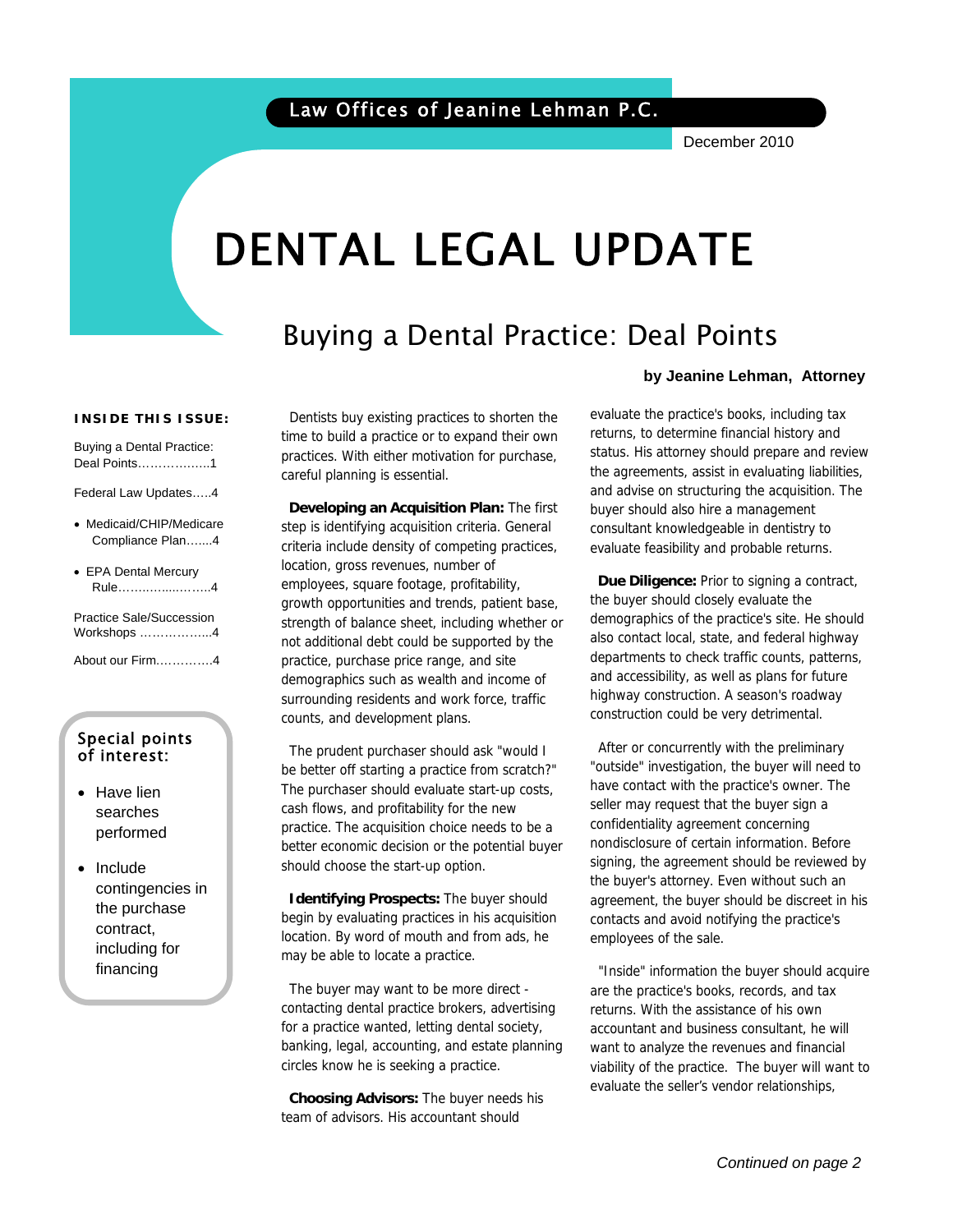## DENTAL LEGAL UPDATE

*The buyer should obtain early assurance that the dentistry practice's lease can be assigned on favorable terms.*



#### **Website Favorites**

**Texas State Board of Dental Examiners: www.tsbde.state.tx.us**

**IRS: www.irs.gov**

**Texas Workforce Commission: www.twc.state.tx.us**

#### *Buying a Dental Practice (cont.) --*

including with dental laboratories, and the seller's credit history. Poor relationships and payment history raise a red flag.

 With the financial information, the buyer and his advisors should develop a business plan for operating the practice, including projections of cash flows and profitability for best, middle, and worst cases, at selected purchase prices and leverage levels to determine if the purchase is feasible. An organized business plan is helpful to obtain financing.

 The buyer should obtain early assurance, if possible, that the practice's lease can be assigned on favorable terms, including assurance of adequate parking for patients and staff. If the lease cannot be assigned, in many cases, the buyer will want to identify another practice to purchase, unless he is willing and able to relocate. While the seller may be hesitant to discuss the sale with his landlord prior to having a contract in place, the buyer should press for assurance of assignability. Otherwise, the buyer can spend significant resources on accountants', attorneys', and consultants' fees and many hours of the buyer's own time - only to have the deal die at the eleventh hour because the lease cannot be assigned. (See March 2010 issue of Dental Legal Update on Dental Office Leases at www.jeanine.com)

 The buyer will also want to have inspections of the dental equipment performed by a qualified technician and have inspections of the real estate performed by a property inspector.

 **Practice Entity:** If the buyer's practice is not yet incorporated, there is great benefit in incorporating prior to signing documents and having the incorporated practice entity be the named party in all contracts and be the holder of all accounts. (See June 2010 issue of Dental Legal Update on practice Ownership Options at www.jeanine.com) If the buyer is buying the shares of stock of the seller's practice, then this may not apply.

 **The Letter of Intent:** To most efficiently reach agreement on the major deal points, such as purchase price, owner financing, and assets to be transferred, a letter of intent is used. The letter of intent is a nonbinding expression of intent to buy the practice on certain major terms, with the requirement for the parties to sign a subsequent contract if the purchaser and seller can "agree to agree". The letter of intent should be drafted with the help of the purchaser's attorney so that it is not, inadvertently, a binding contract.

 **Important Contract Terms and Contract "Walks":** Once the buyer and seller have agreed to agree, with the assistance of their respective attorneys, they should develop the terms of a purchase contract.

 Price and payment terms are key deal points. The allocation and level of closing costs are also essential monetary terms to include in the contract as well as the proration date for prorated items.

 The contract should specify exactly what is being purchased. For example, if the practice is incorporated, the buyer can either buy the corporation itself via the shares of stock or buy the assets owned by the corporation. The buyer faces less liability if he buys only the assets, because when the corporation itself is purchased, the contingent and existing liabilities of the corporation, also generally transfer. This liability transfer can be very expensive, for example, when a lawsuit is filed months after the purchase, and the new owner is left to defend. With the assistance of his tax advisor, the buyer will also want to allocate the purchase price among the different assets being acquired.

 The buyer will want a list of the assets of the practice included in the contract, along with a method for taking and valuing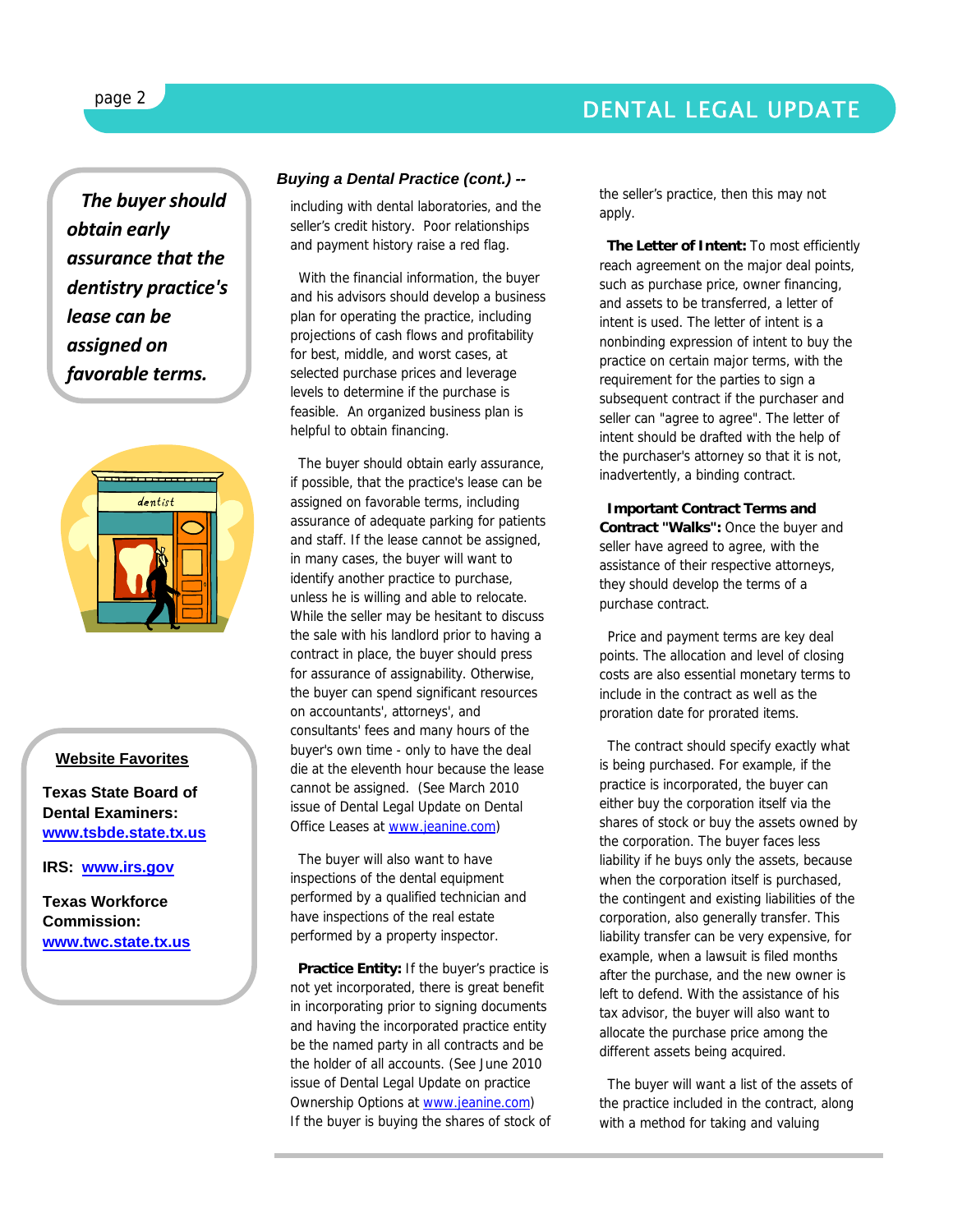## DENTAL LEGAL UPDATE **page 3**

inventory at a given date and handling outstanding accounts receivable. He will also want a list of the liabilities, known or threatened litigation or disputes, employees, and contracts of the practice included in the contract, with a method for handling the liabilities. Along with the listings of assets and liabilities, he will want warranties from the owner concerning the status of title to the assets and the record and status of performance on all liabilities and other material matters.

 The buyer will probably also want certain contingencies or "walks" in the contract. For example, he will want his obligation to perform under the contract to be contingent on his lien searches revealing clear ownership of the assets. If the practice is in a leased location, he will want the contract to be contingent on the lease being assignable on specified terms. If financing is necessary for the purchase, he will want a financing contingency built into the contract. Finally, if other contracts are key to the operation of the practice, including for example, supply or key employee contracts, he may desire contingencies requiring these contracts to be assigned on specified terms. The buyer will want to check if any promises have been made to the staff concerning benefits or other matters. Of course, the number and scope of these contingencies are determined through negotiation between the buyer and seller and if the buyer attempts to overreach, the seller may not sign.

 To preserve goodwill and for a smooth transition, the buyer may want to consider having his contract restrict the former owner from having a competing practice for a reasonable period of time in the same area as the practice being purchased. He may also want the prior owner to agree to consult with him to facilitate operations and patient relations under his new ownership. Transfer of dental records needs to comply with the Texas State Board of Dental Examiners' requirements. If controlled substances are involved, compliance with DEA and Texas DPS requirements is needed.

 The seller may require the buyer to pay earnest money to secure the buyer's performance of the contract. The earnest money should be reasonable in relation to the price of the practice and risk to the seller.

 **Checking Title:** Prior to closing, the buyer should have the title to the assets of the practice checked via lien searches, including UCC searches.

 **Closing the Purchase:** At closing, both the buyer and seller sign the necessary documents and place those documents along with their respective payments, usually in the form of a cashier's check or wire transfer of funds, in

escrow. The buyer will want to request the documents and settlement statement showing the disbursement of money prior to the closing so that he can review those documents with his advisors. When all the escrow conditions, including funding of new loans, are satisfied, the escrow agent disburses funds to the appropriate persons and arranges to have the transfer of title documents recorded in the public records.

 **Post-Closing Matters:** After the closing, the buyer will want to be sure he receives originals or, if applicable, copies of all the closing documents, his title insurance policy, if he bought the real estate with the practice, and his insurance policy. He will also want to be sure he receives the keys and any passwords or combinations, including to computer systems. After he takes possession, he may want to change the locks (with the permission of his landlord), passwords, and combinations. He should be sure that he has all necessary permits and provider numbers for his operation of the practice. If not previously done, the telephone and other utility accounts should be transferred to his name. He will then want to immediately meet with his accountant to set up his books and to begin reporting and depositing taxes. Similarly, he will want to meet with his attorney to ascertain that the closing matters and new operational contracts are complete, including transfer documents such as assignments of leases and other contracts.

© 2010 Jeanine Lehman

**Jeanine Lehman** is an Austin, TX attorney who practices health, corporate, business, and real estate law. For reprints, please call Jeanine at (512) 918- 3435 or write her at jeanine@jeanine.com or PO Box 202211, Austin, TX 78720.

**Past Issues of the Dental Legal Update are at www.jeanine.com Enjoy them and forward them to colleagues.** 

- 9 **Your Dental Office Lease: Watch the Terms**
- 9 **Ownership Options for Your Dental Practice**
- 9 **Financing Your Dental Practice: Tips & Terms**

The information in this newsletter is not a substitute for legal advice. The information is general in nature and should not be relied upon as legal advice generally or that is applicable to any particular situation. For legal advice in a particular situation, the reader is advised to retain an attorney.